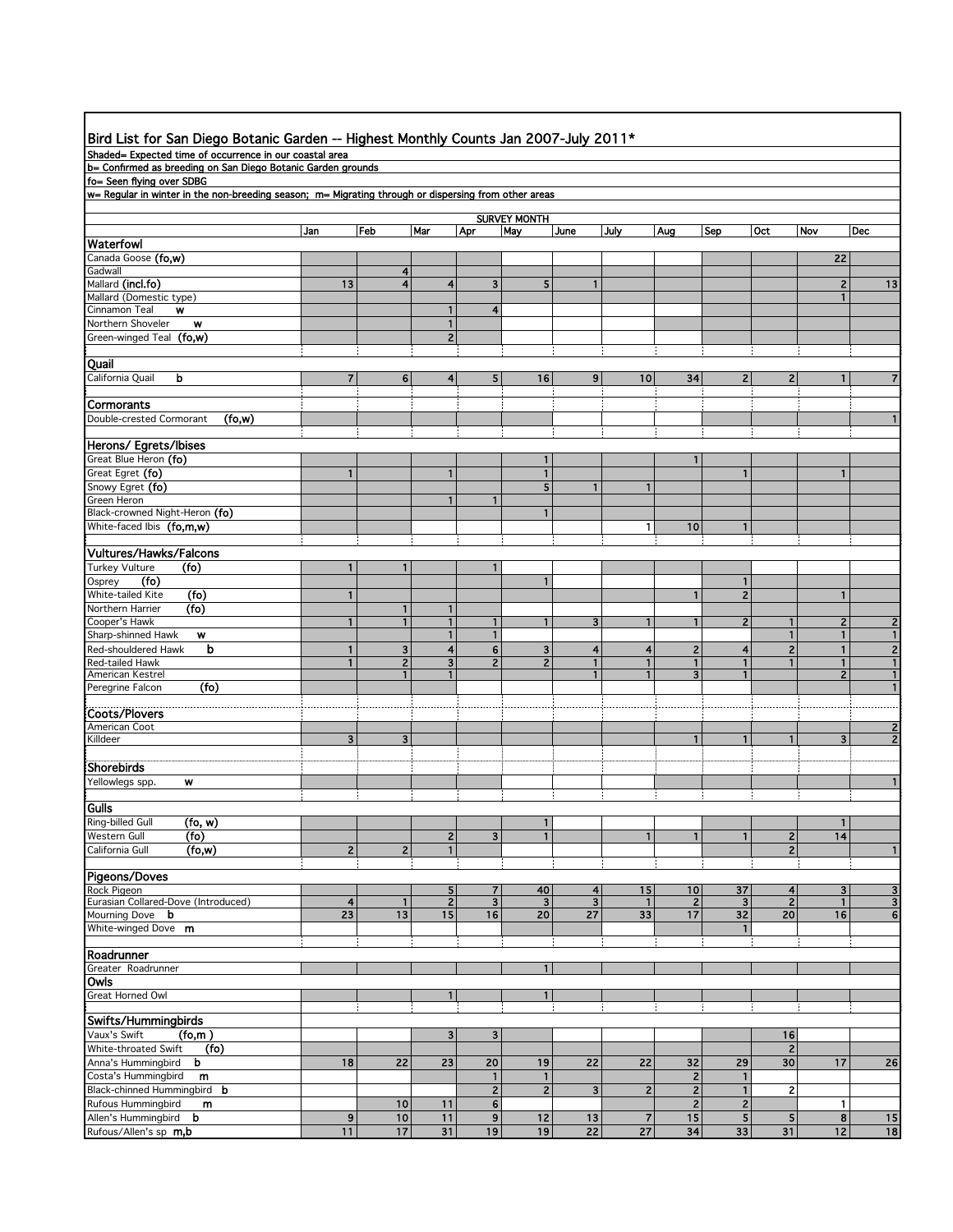|                                                    | Jan                     | Feb                                                                                 | Mar                     | Apr                      | May                      | June           | July           | Aug            | Sep                     | Oct                     | Nov            | Dec              |
|----------------------------------------------------|-------------------------|-------------------------------------------------------------------------------------|-------------------------|--------------------------|--------------------------|----------------|----------------|----------------|-------------------------|-------------------------|----------------|------------------|
| Woodpeckers/Flickers                               |                         |                                                                                     |                         |                          |                          |                |                |                |                         |                         |                |                  |
| Downy Woodpecker m                                 |                         |                                                                                     |                         |                          |                          |                |                |                | 1                       |                         |                |                  |
| Nuttall's Woodpeck'r <b>b</b>                      | 2                       | 51                                                                                  | $\overline{4}$          | 3                        | 61                       | 61             |                |                | 6                       | 8                       |                |                  |
| Acorn Woodpecker                                   |                         | Historical Occurrence & Breeding. Last detected in San Diego Botanic Garden in 2006 |                         |                          |                          |                |                |                |                         |                         |                |                  |
| Northern Flicker                                   |                         | п.                                                                                  |                         |                          |                          |                |                |                |                         |                         |                |                  |
|                                                    |                         |                                                                                     |                         |                          |                          |                |                |                |                         |                         |                |                  |
| Flycatchers                                        |                         |                                                                                     |                         |                          |                          |                |                |                |                         |                         |                |                  |
| Western Wood-Pewee<br>m                            |                         |                                                                                     |                         |                          | 3                        | 3              |                |                | 1                       |                         |                |                  |
| Olive-sided Flycatcher<br>m                        |                         |                                                                                     |                         |                          | $\overline{2}$           | $\mathbf{1}$   |                |                |                         | 1                       |                |                  |
| Pacific-slope Flycatcher<br>b                      |                         |                                                                                     | 5                       | 6                        | $\overline{7}$           | 13             | 3              | $\overline{2}$ | $\mathbf{1}$            | $\overline{2}$          |                |                  |
| Gray Flycatcher (Rare)                             |                         |                                                                                     |                         |                          | $\overline{1}$           |                |                |                |                         |                         |                |                  |
| Say's Phoebe                                       | $\overline{2}$          | $\mathbf{1}$                                                                        | 1                       | $\mathbf{1}$             |                          |                |                |                |                         | 1                       | $\mathbf{2}$   | 2                |
| <b>Black Phoebe</b><br>b                           | 11                      | 11                                                                                  | $\overline{7}$          | $\overline{\mathbf{r}}$  | 5                        | 7              | 8              | 8              | 11                      | 10                      | 8              | $\overline{7}$   |
| Ash-throated Flycatcher                            |                         |                                                                                     |                         | $\overline{2}$           |                          |                |                |                |                         |                         |                |                  |
| Cassin's Kingbird                                  | $\mathbf{z}$            | $\mathbf{2}$                                                                        | $\overline{c}$          | 4                        | $\mathbf{z}$             | $\mathbf{1}$   | 3              | $\mathbf{1}$   | $\mathbf{z}$            | $\overline{2}$          | $\overline{2}$ | 3                |
| <b>Western Kingbird</b><br>m                       |                         |                                                                                     | 8                       | 8                        | 9                        |                |                |                | 1                       |                         |                |                  |
|                                                    |                         |                                                                                     |                         |                          |                          |                |                |                |                         |                         |                |                  |
| <b>Vireos</b>                                      |                         |                                                                                     |                         |                          |                          |                |                |                |                         |                         |                |                  |
| Hutton's Vireo                                     |                         |                                                                                     | 1                       | $\mathbf{1}$             |                          |                |                |                |                         |                         |                |                  |
| Warbling Vireo m                                   |                         |                                                                                     | $\overline{\mathbf{3}}$ | $\overline{9}$           | 5                        |                |                | 4              |                         | 3                       |                |                  |
|                                                    |                         |                                                                                     |                         |                          |                          |                |                |                |                         |                         |                |                  |
| Jay/Crow/Raven                                     |                         |                                                                                     |                         |                          |                          |                |                |                |                         |                         |                |                  |
| Western Scrub-Jay<br>b                             | 10                      | 9                                                                                   | 11                      | 9                        | 10                       | 9              | 10             | 14             | $\overline{\mathbf{r}}$ | 10                      | 6              | 6                |
| b<br>American Crow                                 | 30                      | 27                                                                                  | 38                      | 14                       | 23                       | 21             | 12             | 15             | 14                      | 83                      | 11             | 31               |
| Common Raven<br>b                                  | $\overline{c}$          | 3                                                                                   | 3                       | $\overline{c}$           | 3                        |                | $\overline{2}$ | 5              | 3                       | $\overline{4}$          | $\mathbf{1}$   |                  |
|                                                    |                         |                                                                                     |                         |                          |                          | 3              |                |                |                         |                         |                | $\mathbf{1}$     |
|                                                    |                         |                                                                                     |                         |                          |                          |                |                |                |                         |                         |                |                  |
| Larks                                              |                         |                                                                                     |                         |                          |                          |                |                |                |                         |                         |                |                  |
| Horned Lark <b>w</b>                               |                         |                                                                                     | 11                      |                          |                          |                |                |                |                         | 8                       |                | 14               |
|                                                    |                         |                                                                                     |                         |                          |                          |                |                |                |                         |                         |                |                  |
| <b>Swallows</b>                                    |                         |                                                                                     |                         |                          |                          |                |                |                |                         |                         |                |                  |
| Northern Rough-winged Swallow                      |                         |                                                                                     | 2                       | 2                        | 2                        | 3              |                |                |                         |                         |                |                  |
| <b>Tree Swallow</b>                                |                         |                                                                                     | $\overline{2}$          | $\overline{2}$           | $\mathbf{1}$             |                |                |                |                         |                         |                |                  |
| <b>Barn Swallow</b>                                |                         |                                                                                     |                         |                          |                          |                |                |                | 10                      |                         |                |                  |
| <b>Cliff Swallow</b>                               |                         |                                                                                     |                         |                          | 3                        | 14             | 3              | $\overline{7}$ |                         |                         |                |                  |
|                                                    |                         |                                                                                     |                         |                          |                          |                |                |                |                         |                         |                |                  |
| <b>Bushtit/Wrens</b>                               |                         |                                                                                     |                         |                          |                          |                |                |                |                         |                         |                |                  |
| <b>Bushtit</b><br>b                                | 25                      | 24                                                                                  | 42                      | 34                       | 40                       | 39             | 30             | 15             | 34                      | 26                      | 36             | 37               |
| Bewick's Wren<br>b                                 | 9                       | 10                                                                                  | 13                      | 13                       | $\overline{\phantom{a}}$ | $\overline{7}$ | $\overline{7}$ | 10             | 11                      | 8                       | $\bf 6$        | 10               |
| House Wren<br>b                                    | $\overline{\mathbf{3}}$ | $\overline{7}$                                                                      | 12                      | 11                       | 8                        | 6              | 8              | 15             | 6                       | 9                       | $\overline{7}$ | 6                |
|                                                    |                         |                                                                                     |                         |                          |                          |                |                |                |                         |                         |                |                  |
| Gnatcatchers/Kinglets                              |                         |                                                                                     |                         |                          |                          |                |                |                |                         |                         |                |                  |
| Blue-gray Gnatcatcher<br>w                         | $\mathbf{1}$            | 1                                                                                   |                         | $\mathbf{2}$             |                          |                |                |                | 2                       |                         | $\mathbf{3}$   | 1                |
| Ruby-crowned Kinglet<br>W                          | 6 <sup>1</sup>          | 6 <sup>1</sup>                                                                      | 4                       | $\overline{2}$           |                          |                |                |                |                         |                         | 11             | 6                |
|                                                    |                         |                                                                                     |                         |                          |                          |                |                |                |                         |                         |                |                  |
| Thrushes                                           |                         |                                                                                     |                         |                          |                          |                |                |                |                         |                         |                |                  |
| Western Bluebird                                   | 5                       | 5 <sub>l</sub>                                                                      | 6                       | 3                        | 5                        | 3              | 6              | 4              | 1                       | 6                       | -1             | 4                |
| Hermit Thrush<br>w                                 | 6                       | 8                                                                                   | 6                       | 6                        | $\overline{\mathbf{c}}$  |                |                |                | $\mathbf{1}$            |                         | 10             | 10               |
| Swainson's Thrush                                  |                         |                                                                                     |                         |                          | $\overline{\mathbf{4}}$  |                |                |                |                         |                         |                |                  |
|                                                    |                         |                                                                                     |                         |                          |                          |                |                |                |                         |                         |                |                  |
| Wrentit                                            |                         |                                                                                     |                         |                          |                          |                |                |                |                         |                         |                |                  |
|                                                    |                         |                                                                                     |                         |                          |                          |                |                |                |                         |                         |                |                  |
| Wrentit<br>b                                       | 3 <sup>1</sup>          |                                                                                     | 5                       | 5                        | $\mathbf{2}$             | $\mathbf{3}$   |                | 8              | $\mathbf{z}$            | 4                       | $\mathbf{2}$   | 6                |
|                                                    |                         |                                                                                     |                         |                          |                          |                |                |                |                         |                         |                |                  |
| Mockingbird & Thrasher                             |                         |                                                                                     |                         |                          |                          |                |                |                |                         |                         |                |                  |
| North. Mockingbird<br>b                            | 5                       | $6 \mid$                                                                            | 6                       | $\overline{\phantom{a}}$ | $\overline{\phantom{a}}$ | 9              | 7              | 6              | 3                       | 10                      | 4              | $\boldsymbol{4}$ |
| þ<br>California Thrasher                           | $\overline{2}$          | 5 <sub>1</sub>                                                                      | $\mathbf{3}$            | $\mathbf{3}$             | $\overline{\mathbf{3}}$  | 3 <sup>1</sup> | 2              | $\mathbf{3}$   | 3 <sup>1</sup>          | $\overline{2}$          | $\mathbf{1}$   | $\overline{2}$   |
|                                                    |                         |                                                                                     |                         |                          |                          |                |                |                |                         |                         |                |                  |
| <b>Starling</b>                                    |                         |                                                                                     |                         |                          |                          |                |                |                |                         |                         |                |                  |
| European Starling<br>b                             | 10                      | $\overline{4}$                                                                      | $\overline{4}$          | 6                        | 8                        | 17             | $\overline{7}$ | $\overline{2}$ | 20                      | $\overline{\mathbf{4}}$ | $\overline{4}$ | 20               |
|                                                    |                         |                                                                                     |                         |                          |                          |                |                |                |                         |                         |                |                  |
| Pipits/Waxwings/Phainopepla                        |                         |                                                                                     |                         |                          |                          |                |                |                |                         |                         |                |                  |
| American Pipit<br>W                                |                         |                                                                                     | 7                       | 7                        |                          |                |                |                |                         |                         | 18             | $\overline{c}$   |
| Cedar Waxwing<br>W                                 |                         | 6 <sup>1</sup>                                                                      | 80                      | 80                       | 20                       |                |                |                |                         |                         | 12             |                  |
| Phainopepla                                        |                         |                                                                                     |                         |                          |                          |                | 3              |                |                         |                         |                |                  |
|                                                    |                         |                                                                                     |                         |                          |                          |                |                |                |                         |                         |                |                  |
| <b>Wood-Warblers</b>                               |                         |                                                                                     |                         |                          |                          |                |                |                |                         |                         |                |                  |
| b<br>Orange-crowned Warbler                        | 12                      | 15                                                                                  | 16                      | 19                       | 19                       | 6              | 8              | 12             | 15                      | 27                      | 16             | 22               |
| Nashville Warbler<br>m                             |                         |                                                                                     | $\mathbf{1}$            | 11                       | $\overline{\mathbf{4}}$  |                |                | 5              |                         | $\overline{\mathbf{c}}$ |                |                  |
|                                                    |                         | $\mathbf{1}$                                                                        |                         |                          | 24                       |                |                |                |                         |                         |                |                  |
| Yellow Warbler<br>m                                |                         |                                                                                     |                         |                          |                          |                |                |                |                         | 4                       |                |                  |
| Yellow-rumped (Audubon's) Warbler w                | 125                     | 125                                                                                 | 54                      | 54                       | 10                       |                |                |                | $\mathbf{1}$            | 27                      | 95             | 120              |
| Yellow-rumped (Myrtle's) Warbler w                 |                         |                                                                                     |                         | $\mathbf{1}$             |                          |                |                |                |                         |                         | 3              | $\mathbf{2}$     |
| Black-throated Gray Warbler m                      |                         |                                                                                     |                         | 6                        | 8                        |                |                | 2              |                         | $\overline{2}$          |                |                  |
| Townsend's Warbler m, w                            | $\overline{7}$          | 13                                                                                  | 17                      | 14                       | 5                        |                |                | 3              | $\overline{2}$          | $\overline{7}$          | 11             | $\overline{7}$   |
| Hermit Warbler m                                   |                         |                                                                                     |                         | $\mathbf{1}$             | 5 <sub>l</sub>           |                |                |                |                         | $\mathbf{1}$            |                |                  |
| Prothonotary Warbler (Rare)                        |                         |                                                                                     |                         |                          | $\mathbf{1}$             |                |                |                |                         |                         |                |                  |
| MacGillivray's Warbler<br>m<br>Common Yellowthroat |                         |                                                                                     |                         | 1                        |                          |                |                | $\overline{7}$ | 1                       |                         |                |                  |
|                                                    | 9 <sub>l</sub>          | 14                                                                                  | 9 <sub>l</sub>          | $\bf 6$                  | $\overline{2}$           |                | $\mathbf{1}$   |                | 9                       | 11                      | 9 <sub>l</sub> | 11               |
| Wood-warblers, continued                           | Jan                     | Feb                                                                                 | Mar                     | Apr                      | May                      | June           | July           | Aug            | Sep                     | Oct                     | Nov            | Dec              |